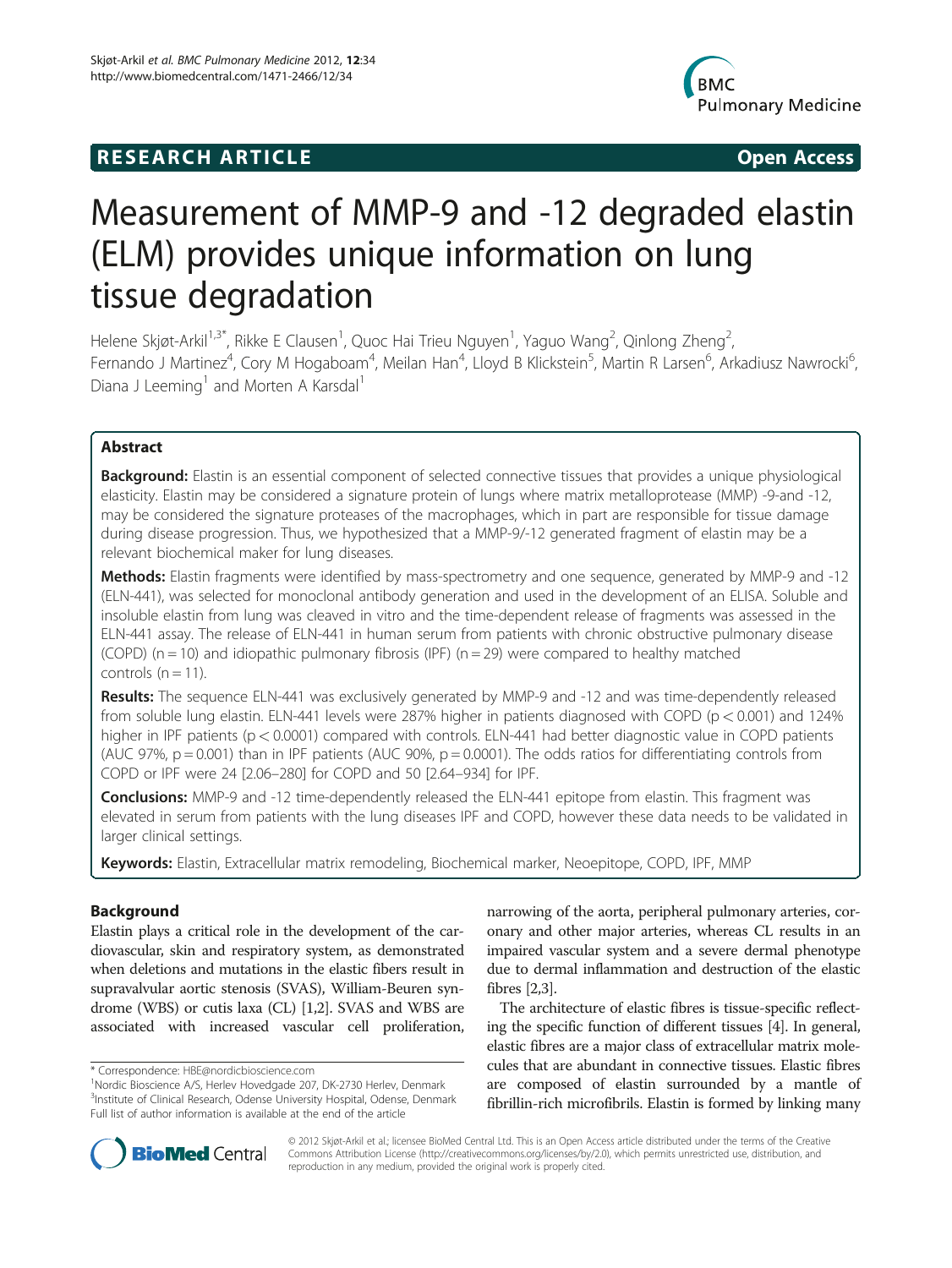soluble tropoelastin molecules catalyzed by lysyl oxidase, to create a massive insoluble, durable cross-linked array. Tropoelastin is characterized by hydrophobic mobile regions bounded by cross-links between lysine residues, referred as desmosine and isodesmosine, which stabilize the polymerized insoluble elastin and are essential for the elasticity [[4\]](#page-10-0).

In the lung, elastin fibres create a thin highly branched network throughout the respiratory tree to support the expansion and recoil of the alveoli during breathing. In the aorta and arteries, the elastin fibres are present in the medial layer, and form concentric fenestrated lamellae giving elasticity and resilience to the vessel walls [\[4\]](#page-10-0). Elastin fibres are very long-lasting with little turnover in healthy tissues [[5](#page-10-0)]. However, various proteases such as matrix metalloproteinases (MMPs) and serine proteases are able to cleave elastin fibres by damaging the microfibrils and the elastin core [\[5-7\]](#page-10-0), resulting in loss of elasticity. This loss of elasticity is a pathological feature of a number of degenerative and inflammatory diseases including vascular aneurysms [[5](#page-10-0),[8](#page-10-0)] and chronic obstructive pulmonary disease (COPD) with co-existing emphysema [\[9,10\]](#page-10-0). For instance, deletion of the elastin gene in mice revealed lungs with emphysema-like lesions [[11](#page-10-0)].

COPD is characterized by co-existence of emphysema, inflammation and narrowing in the small conducting airways and chronic changes in lung parenchyma which develop over many years. Idiopathic pulmonary fibrosis (IPF) is a progressive interstitial lung disease characterized by fibroblast proliferation and extracellular remodeling [[12,13](#page-10-0)]. Lack of sensitive parameters of lung injury and destruction make quick evaluation of lung diseases difficult, which highlights the need for accurate and precise biochemical markers for diagnosis and prognosis, as well as early establishment of efficacy. Tools which have been suggested to indicate impaired physiological lung function, are computed tomography analysis and biochemical measurements of extracellular matrix degradation [\[14](#page-10-0)]. The pathogenesis of lung diseases such as COPD and IPF involves an inflammatory response [\[12,13](#page-10-0)], and tissue turnover is mediated in part by activated macrophages, which secrete their signature panel of proteases, including MMP-9 and -12 [[12,13,15,16](#page-10-0)]. Desmosine and isodesmosine have been extensively discussed as potential indicators of elevated lung elastin fiber turnover, but their clinical validity and utility in urine and blood remains unproven. The major reasons are issues related to analytical validity of assays and lack of large longitudinal studies predicting progression and reflecting changes induced by effective treatment. These lysine residues are therefore still far from being considered as reliable biomarkers for COPD and IPF. [[14,17,18\]](#page-10-0)

Recently proteolytic generation of pathological- and tissue-specific fragments of proteins has received increased attention [\[19\]](#page-10-0) as a potential marker of COPD and IPF.

These protein fragments, referred to as neoepitopes or protein fingerprints [[20,21\]](#page-10-0), have proven to be more accurate predictors of disease than their unmodified intact protein origin [[19](#page-10-0)]. For example, a type III collagen fragment generated by MMPs has been shown to be a marker for generalized and liver fibrosis [\[22,23\]](#page-10-0), type II collagen degradation by MMPs has been demonstrated to be a marker for osteoarthritis and rheumatoid arthritis [\[24\]](#page-10-0) and finally type I collagen fragments generated by cathepsin K, has been approved by the US Food and Drug Administration as a diagnostic tool for measuring and monitoring bone resorption [\[19\]](#page-10-0).

Endopeptidases, such as MMPs, aggrecanases (ADAMTSs) and cathepsins, play a pivotal role in the degradation of extracellular matrix proteins in many diseases [\[25\]](#page-10-0). Especially MMP-9 and MMP-12 have been associated with elastin degradation and hence with cardiovascular [\[26\]](#page-10-0) and respiratory diseases [\[15,16\]](#page-10-0). Our hypothesis was that elastin degradation by MMP-9 and -12, may provide information to aid diagnosis and progression of respiratory diseases.

The aims were to investigate the cleavage-type and kinetics of elastin and to develop an ELISA for quantitative assessment of MMP-degraded elastin. Finally the hypothesis was tested in a preliminary clinical setting investigating the discriminative diagnostic power.

## Methods

#### In vitro cleavage of purified elastin from human tissue

Purified elastin from human aorta (Sigma Aldrich, prepared using the method described by Starcher et al. [[27](#page-10-0)]) was cleaved with MMP-1, MMP-9, cathepsin K, cathepsin S (Calbiochem, VWR), MMP-3, MMP-8, MMP-12 (Abcam), ADAMTS-1, -4 and -8 (Abnova). The proteases were activated according to the manufacturers's instructions. Each cleavage was performed separately by mixing 200 μg elastin/tissue and 2 μg of activated enzymes in MMP buffer (100 mM Tris–HCl, 100 mM NaCl, 10 mM  $CaCl<sub>2</sub>$ , 2 mM ZnOAc, pH 8.0), cathepsin buffer (50 mM NaOAc, 20 mM L-cystine, pH = 5.5) or aggrecanase buffer  $(50 \text{ mM Tris-HCl}, 10 \text{ mM NaCl}, 10 \text{ mM CaCl}_2, pH = 7.5).$ As the control, 200 μg elastin was mixed with MMP buffer only. The final concentration of elastin before cleavage was 0.33 mg/mL. Each aliquot was incubated for 2, 4, 24, 48, 72 and 169 hours at 37°C. All MMP cleavages were terminated using GM6001 (Sigma-Aldrich) and all cathepsin and aggrecanase cleavages using E64 (Sigma-Aldrich). Finally the cleavage was verified by visualization using the SilverXpress<sup>®</sup> Silver Staining Kit (Invitrogen) according to the manufacturers' instructions.

Using the same procedure as described above, purified elastin from non-soluble lung aorta (Sigma Aldrich, prepared using the method described by Starcher et al. [\[27](#page-10-0)]), soluble aorta and soluble lung (Sigma Aldrich, prepared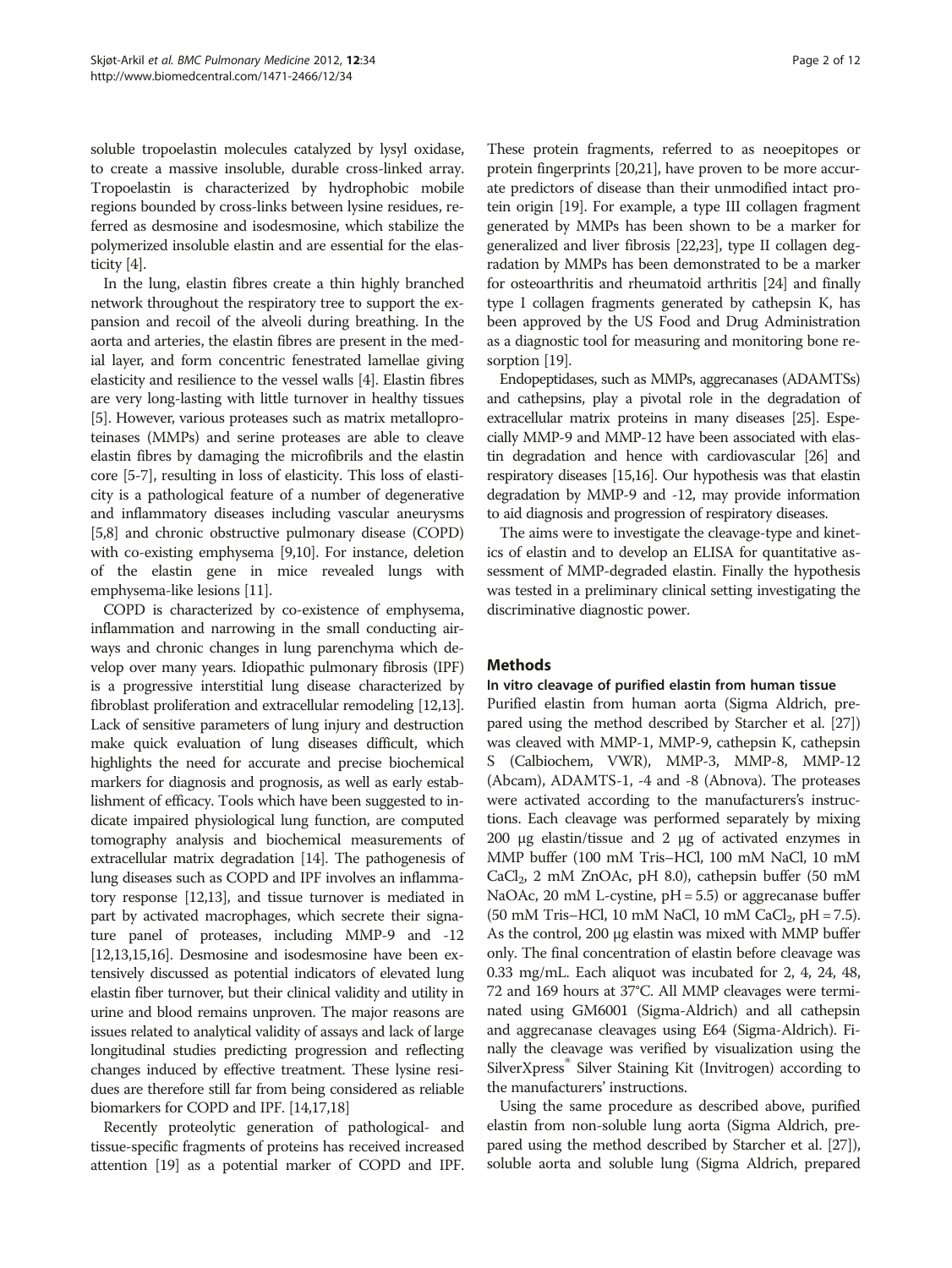using the method described by Partridge et al. [\[28\]](#page-10-0)) were cleaved with MMP-9 and -12.

Human vascular tissue (atheroma-aorta, Biocat, Heidelberg, Germany) was cleaved by MMP-9 as described by Zhen et al. [[25](#page-10-0)]. Digestion was carried out at 37°C by adding 1 μg activated MMP-9 in 250 μL digestion buffer (1 M Tris buffer (pH 7.4), NaCl, CaCl<sub>2</sub>, ZnOAc). Supernatants were removed on days 1, 3, 7 and 10 and frozen at −80°C. At each time point, MMP-9 in digestion buffer was added to the vascular wall sample after removing the supernatants and incubation was continued.

#### Peptide identification by mass spectrometry

Analysis of the cleavage products of elastin purified from human aorta and of human vascular wall were performed in three different laboratories: A) Nordic Bioscience Beijing,China B) Department of Biochemistry and Molecular Biology at the University of Southern Denmark, Denmark, and C) as described by Zhen et al. [\[25\]](#page-10-0). The peptides were purified and desalted using reversed phase (RP) micro-columns (Applied Biosystems) prior to nanoLC-MS-MS analysis as described in the literature [\[29\]](#page-10-0). The purified peptides were re-suspended in 100% formic acid, diluted with  $H<sub>2</sub>O$  and loaded directly onto a 18 cm RP capillary column using a nano-Easy-LC system (Proxeon, Thermo Scientific). The peptides were eluted using a gradient from 100% phase A (0.1% formic acid) to 35% phase B (0.1% formic acid, 95% acetonitrile) over 43 min directly into an LTQ-Orbitrap XL mass spectrometer (Thermo Scientific). For each MS scan (Orbitrap), acquired t a resolution of 60000, 300–1800 Da range, the five most abundant precursor ions were selected for fragmentation (CID). The raw data files were converted to mgf files and searched in Mascot 2.2 software using Proteome Discoverer (Thermo Scientific). Peptides with a mascot probability score  $p < 0.05$ were further analysed.

#### Selection of peptide for immunizations

The first six amino acids of each free end of the sequences identified by MS were regarded as a neoepitope generated by the protease in question. All protease-generated sequences were analyzed for homology and distance to other cleavage sites and then blasted for homology using the NPS@: network protein sequence analysis [[30](#page-10-0)].

#### Immunization procedure

Six 4–6 week old Balb/C mice were immunized subcutaneously in the abdomen with 200 μL emulsified antigen (50 μg per immunization) using Freund's incomplete adjuvant (KLH-CGG-VPGVGISPEA (Chinese Peptide Company, Beijing, China)). Immunizations were continued until stable titer levels were obtained. The mouse with the highest titer was selected for fusion and boosted intravenously with 50 μg immunogen in 100 μL 0.9% sodium chloride solution three days before isolation of the spleen for cell fusion. The fusion procedure has been described elsewhere [[31](#page-10-0)]. The mouse work was approved by the Beijing laboratory animal administration office under approval number 200911250.

#### Characterization of clones

The sequence VPGVGISPEA, named ELN-441, was selected for antibody generation. Native reactivity and peptide binding of the generated monoclonal antibodies were evaluated by displacement of human serum in a preliminary indirect ELISA using biotinylated peptides (Biotin-VPGVGISPEA) on a streptavidin-coated microtitre plate and the supernatant from the growing monoclonal hybridoma. Tested were the specificities of clones to the free peptide (VPGVGISPEA), a non-sense peptide, and the elongated peptide (VPGVGISPEAQ). Isotyping of the monoclonal antibodies was performed using the Clonotyping System-HRP kit (Southern Biotech). The selected clones were purified using Protein G columns according to manufacturer's instructions (GE Healthcare Life Science).

#### Assay protocol

The selected monoclonal antibody was labeled with horseradish peroxidase (HRP) using the Lightning link HRP labeling kit according to the instructions of the manufacturer (Innovabioscience). A 96-well streptavidin plate was coated with 0.4 ng/mL Biotin-VPGVGISPEA dissolved in assay buffer (25 mM Tris, 1% BSA, 0.1% Tween-20, pH 7.4) and incubated for 30 minutes at 20°C. 20 μL of free peptide calibrator or sample were added in duplicate to appropriate wells, followed by 100 μL of conjugated monoclonal antibody and incubated for 1 hour at 20°C. Finally, 100 μL tetramethylbenzinidine (TMB) (Kem-En-Tec) was added and the plate was incubated for 15 minutes at 20°C in the dark. All the above incubation steps included shaking at 300 rpm. After each incubation step the plate was washed five times in washing buffer (20 mM Tris, 50 mM NaCl, pH 7.2). The TMB reaction was stopped by adding 100 μL of stopping solution (1% HCl) and measured at 450 nm with 650 nm as the reference. A master calibrator prepared from the synthetic-free peptide accurately quantified by amino acid analysis was used as a calibration curve and plotted using a 4-parametric mathematical fit model.

#### Technical evaluation and specificity

From 2-fold dilutions of quality control (QC) serum and plasma samples, linearity was calculated as a percentage of recovery of the 100% sample. The lower limit of detection was determined from 21 zero serum samples (i.e. buffer) and calculated as the mean+3X standard deviation. The inter- and intra-assay variation was determined by 12 independent runs of 8 QC serum samples, with each run consisting of two replicas of double determinations. The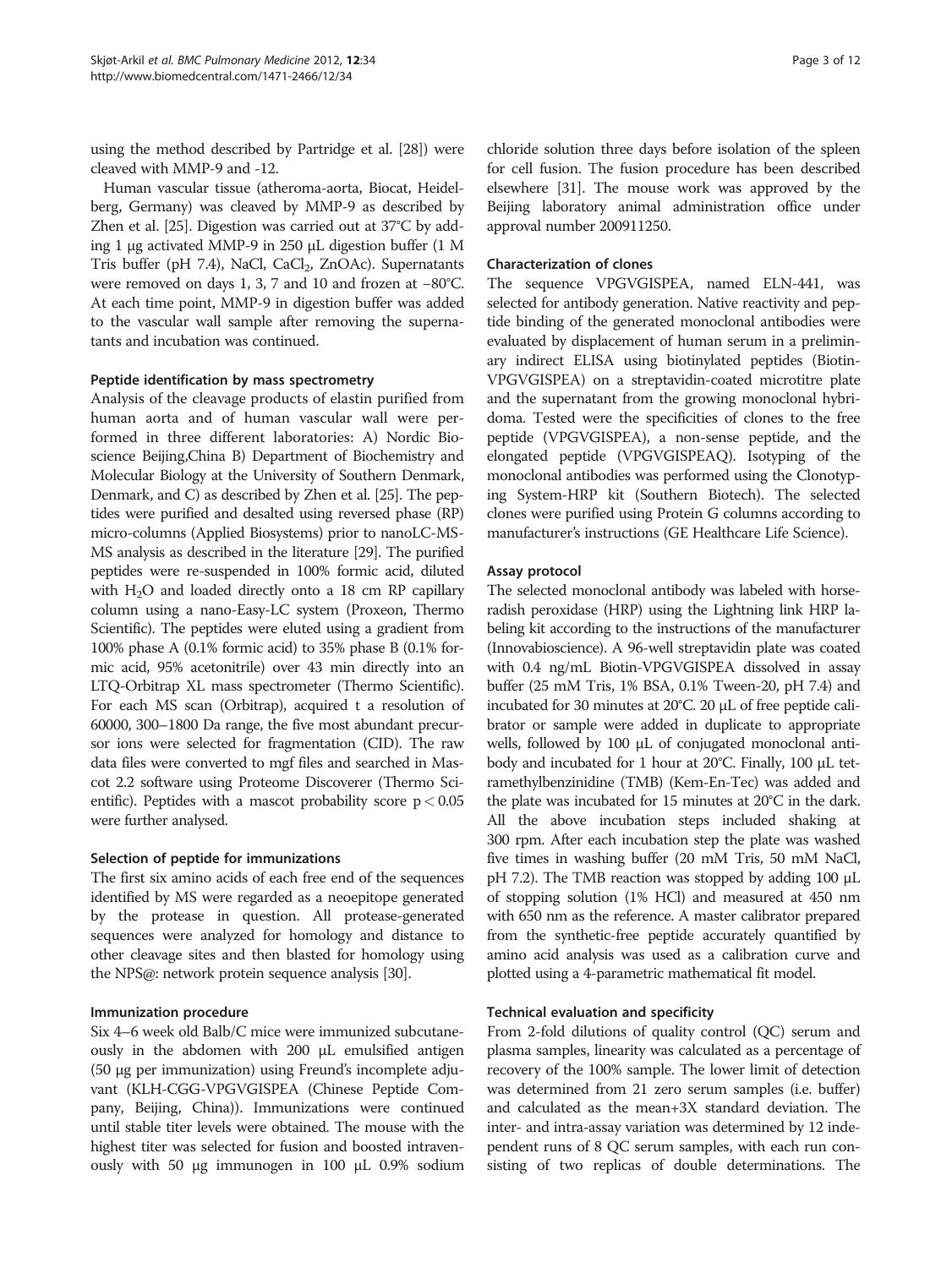stability of serum was measured using three serum samples, which were frozen and thawed between one and 10 times.

The antibody ELN-441 was evaluated using the materials described under "In vitro cleavage", where elastin was cleaved by different MMPs, cathepsins and aggrecanases. The samples were diluted 1:10 in the ELISA.

#### Clinical validation of ELN-441

ELN-441 levels were measured in serum from patients diagnosed with COPD  $(n = 10)$  and IPF  $(n = 29)$  and compared with controls  $(n = 11)$ . The COPD and IPF serum samples were obtained as a part of the "lung tissue research consortium" [\(www.ltrcpublic.com](http://www.ltrcpublic.com)). The local IRB evaluated the study and concluded that due to the proper deidentification of samples and patients by the LTRC, an approval from the IRB was not required for this work. The controls were derived from a previously described study [[32,33\]](#page-10-0). The samples were diluted 1:2 in the ELN-441 assay.

#### **Statistics**

Serum levels of ELN-441 in COPD/IPF patients and controls were compared using two-sided non-parametric Wilcoxon rank sum test. Area under the curve was calculated using the Receiver Operating Characteristic (ROC). The likelihood of patients having ELN-441 was investigated as an odds ratio, extrapolated from weighted levels, with the lowest value in the population being set at 0 and the highest at 1, and all subjects classified as having normal (within the 1.8xSD + mean of the normal population) or high  $(>1.8xSD + mean)$  levels of the biomarker. Results were considered statistically significant if  $p < 0.05$ .

## Results

## Analysis of protease generated elastin degradation

Analysis of cleavage sites of purified elastin from human aorta is shown in Table [1.](#page-4-0) A total of 114 identified different fragments were generated: 6 by MMP-1, 7 by MMP-3, 11 by MMP-8, 4 by MMP-9, 10 by cathepsin K, 12 by cathepsin S, 24 by ADAMTS-1, 19 by ADAMTS-4 and 21 by ADAMTS-8. The majority (73%) of the cleavages involved alanine (A), valine (V) or glycine (G). Glycine was involved in most (40%) of the cleavages. Half of the amino acids involved in the cleavage sites were hydrophobic (47%) and the other half hydrophilic (53%), however most cleavages of hydrophobic amino acids took place at the amino acids  $NH<sub>2</sub>-group$  (67%) and opposite for the hydrophilic amino acids (73%).

Cleavages between glycine-valine and glycine-alanine were predominant in the N-terminal of the identified peptides, whereas glycine-glycine and lysine-alanine were favored in the C-terminal end of the peptides (data not shown). Glycine-valine cleavages were created by all the

proteases but more commonly by MMPs. The glycineglycine cleavage site most frequently involved MMP-1 (Figure [1](#page-5-0)). ADAMTS-8 was the only protease to cleave between leucine-alanine, while arginine-phenylalanine cleavages were only produced by ADAMTS-1 and -8 (Figure [1](#page-5-0)). Lysine-alanine and glycine-alanine cleavages were shared among the proteases.

#### Selection of the most promising neoepitope

A selection of the cleavage kinetics of MMP-9 and -12 generated fragments analysed by laboratory B, is illustrated in Table [2](#page-6-0). A total of 416 different peptides were identified of which 132 were identified in elastin preparations with no added proteases. Some of the peptides were only generated by one of the MMPs, others by both MMP-9 and -12. The time of digestion varied with some peptides being generated immediately, others after days of incubation, and some peptides continued to be degraded with subsequent incubations.

The length of the identified protease-generated peptides was between 10 and 45 amino acids. They were tested for homology and cross-reactivity to other proteins to select sequences that were unique and the most representative of elastin degradation. The sequence selected was VPGVGISPEA<sup>[</sup> since it was identified by LC-MS/MS in in vitro MMP-9 and -12 cleaved elastin purified from human aorta (Table [3\)](#page-6-0) and was also identified in MMP-9 digested elastin from the vascular wall (laboratory C) (Table [4](#page-7-0)). The sequence VPGVGISPEA $\downarrow$  was also identified in a single peptide generated by MMP-1. The sequence had a very conservative C-terminal and was found in more than one peptide. The sequence was named 'ELN-441' due to the cleavage site at alanine with amino acid number 441. ELN-441 was selected for immunization and antibody generation.

## Assay development and validation

The requirements for selecting the monoclonal antibodies for ELISA development were I) IgG subtype, II) specificity towards the neoepitope and not the elongated peptide or uncleaved elastin, III) native reactivity towards diseased human body fluids and not only to the synthetic peptide and IV) acceptable dilution recoveries in human body fluids. Based on these requirements an antibody recognizing the sequence VPGVGISPEA was selected. The monoclonal antibody did not show any affinity toward either the elongated peptides or the uncleaved elastin (Figure [2A](#page-7-0) and C). The native reactivity towards diseased human serum and plasma was high and the signal was almost inhibited completely (Figure [2B](#page-7-0)). These findings were consistent in repeated batches.

The results of the technical evaluation of the assay known as "ELM" are in Table [5](#page-8-0) and show a technically robust assay with dilution recovery within the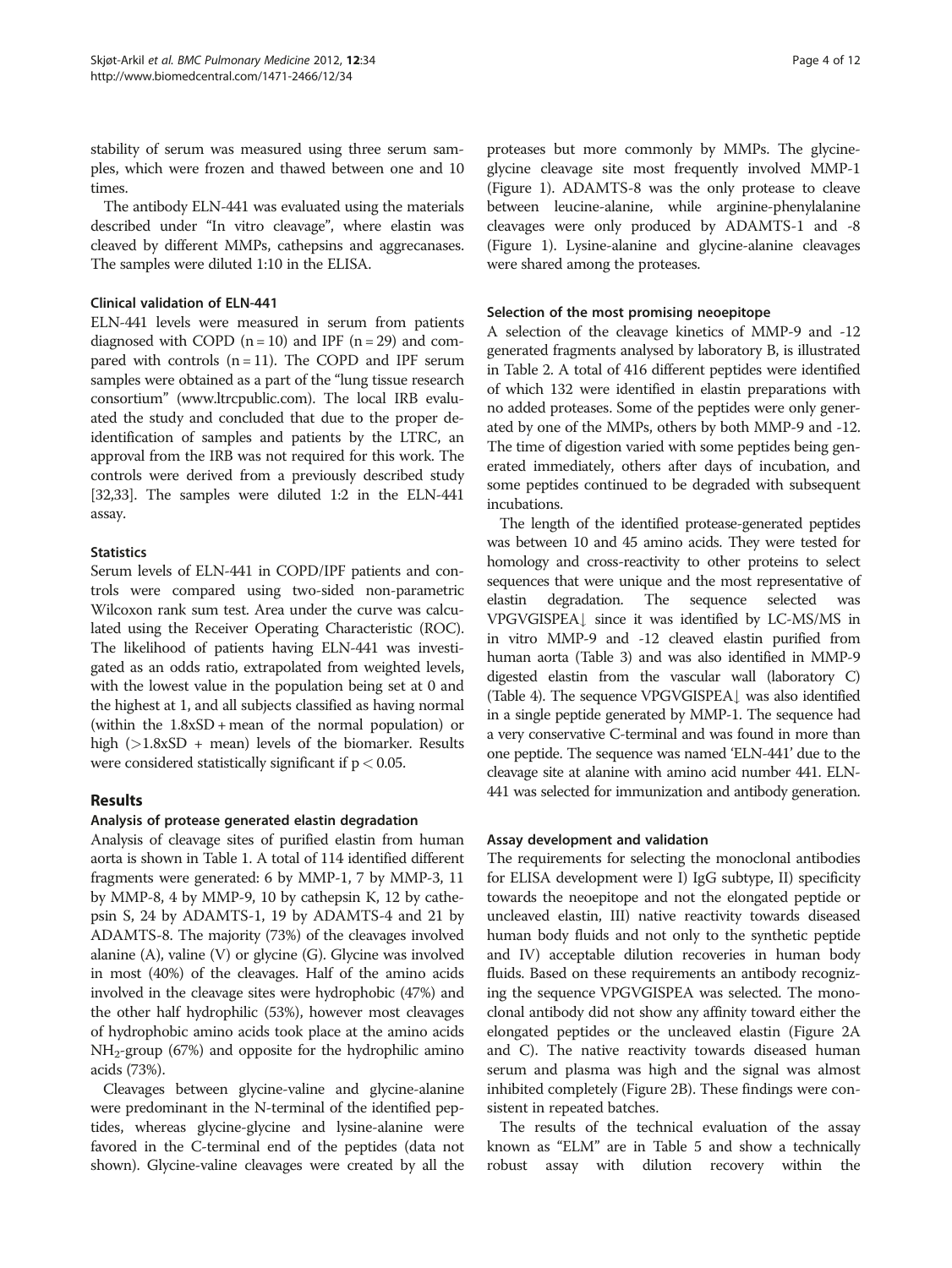| Hydrophobocity | Amino acid type | Share of elastin* | No. of cleavages in the N-terminal |                                 | No. of cleavages in the C-terminal | Percentage of cleavages         |          |                                 |          |
|----------------|-----------------|-------------------|------------------------------------|---------------------------------|------------------------------------|---------------------------------|----------|---------------------------------|----------|
|                |                 |                   | R-COOH                             | $\downarrow$ NH <sub>2</sub> -R | R-COOH                             | $\downarrow$ NH <sub>2</sub> -R | R-COOH   | $\downarrow$ NH <sub>2</sub> -R | Total    |
| Hydrofobic     | Α               | 21%               | 15                                 | 30                              | 16                                 | 36                              | 14%      | 29%                             | 21%      |
|                | P               | 13%               | 5                                  | 5                               | 4                                  | $\overline{4}$                  | 4%       | 4%                              | 4%       |
|                |                 | 12%               |                                    | 37                              |                                    | 12                              | 3%       | 22%                             | 12%      |
|                |                 | 7%                | 8                                  |                                 | ζ                                  | $\overline{2}$                  | 5%       | 3%                              | 4%       |
|                |                 | 2%                |                                    |                                 |                                    |                                 | ${<}1\%$ | 2%                              | 1%       |
|                |                 | 2%                | 4                                  | 3                               | $\qquad \qquad =$                  | 15                              | 2%       | 8%                              | 5%       |
|                | Total           | 57%               |                                    |                                 |                                    |                                 | 27%      | 67%                             | 47%      |
| Hydrophilic    | G               | 28%               | 71                                 | 22                              | 56                                 | 33                              | 56%      | 24%                             | 40%      |
|                | Κ               | 4%                | 3                                  | $\overline{\phantom{0}}$        | 21                                 | $\overline{\phantom{0}}$        | 11%      | $<$ 1%                          | 5%       |
|                |                 | 2%                |                                    |                                 |                                    | $\overline{2}$                  | ${<}1\%$ | 1%                              | ${<}1\%$ |
|                |                 | 2%                |                                    |                                 |                                    | $\overline{2}$                  | ${<}1\%$ | 2%                              | 1%       |
|                |                 | 2%                |                                    |                                 |                                    | 5                               | ${<}1\%$ | 3%                              | 2%       |
|                | R               | 2%                |                                    |                                 | 12                                 |                                 | ${<}1\%$ | 2%                              | 4%       |
|                | Q               | 1%                | -                                  |                                 |                                    | 2                               | $< 1\%$  | 1%                              | $<$ 1%   |
|                | Total           | 43%               |                                    |                                 |                                    |                                 | 73%      | 33%                             | 53%      |

## <span id="page-4-0"></span>Table 1 Analysis of the individual amino acids involved in the cleavages of elastin

114 different peptides were identified. Two cleavage sites (one in the N-terminal and one in the C-terminal) are involved in generating each of these peptides. Each of these cleavage sites involve two amino acids (one cleaved at the NH<sub>2</sub>-group and the other one at the COOH-group). Arrow ( $\downarrow$ ) indicates the cleavage site.

\*The content of M, E, D, H and C in elastin are ≤1% and not included in the table.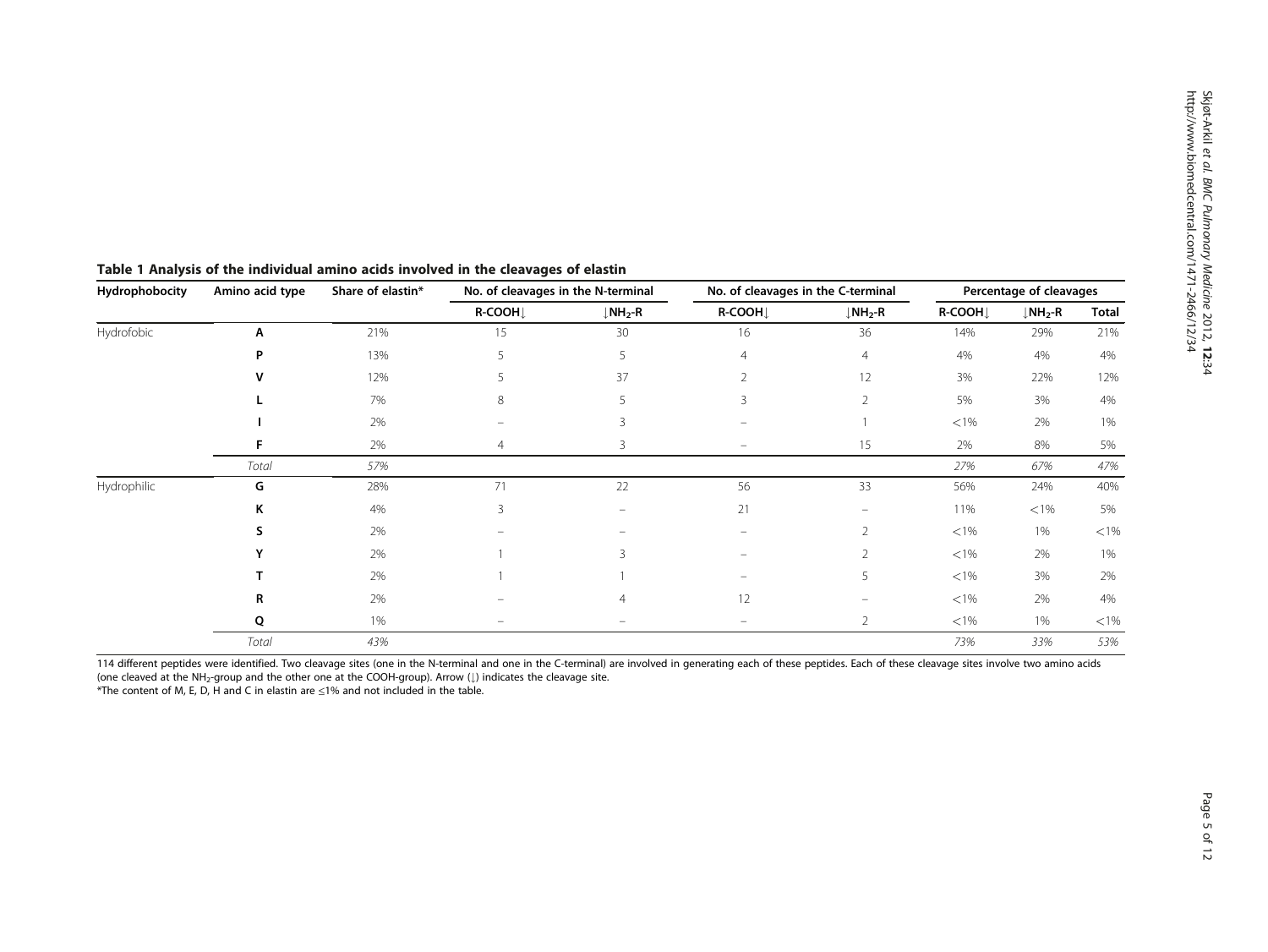<span id="page-5-0"></span>

recommended range of +/−10%. The accuracy and precision was acceptable with low inter- and intra-assay variation.

## Generation of ELN-441 is dependent on cleavage time and solubility of tissue

By LC-MS/MS analysis the sequence VPGVGISPEA was identified as being generated by MMP-9 and -12, and from the ELISA characterization it was confirmed that these MMPs were able to generate the fragment in amounts high enough to be detected by the ELISA (Figures [2](#page-7-0)C and [3](#page-8-0)). The cleavages were observed to be dependent on the solubility of the tissue and the type of protease. MMP-9 and -12 generated equal amounts of ELN-441 when added to soluble lung (Figure [3](#page-8-0)A), but when added to insoluble lung only MMP-12 was able to generate ELN-441 and in much lower quantities (Figure [3B](#page-8-0)). The cleavage fragment was released in a time-dependent manner as seen in (Figure [3C](#page-8-0)).

## ELN-441 is elevated in patients with COPD and IPF

Levels of the MMP-9 and MMP-12 generated neoepitope ELN-441 were significantly higher in serum from patients diagnosed with COPD ( $p < 0.0003$ ) and with IPF ( $p < 0.0001$ ) compared with controls (Figure [4A](#page-9-0)).

## Diagnostic value of ELN-441 to differentiate between COPD and IPF patients and controls

To investigate the diagnostic value of ELN-441, the ROC curves were produced and the area under the curve (AUC) calculated (Figure [4](#page-9-0)B). ELN-441 had the best diagnostic value in COPD patients (AUC 97%,  $p = 0.00025$ ), with lower diagnostic value in IPF patients (AUC 90%,  $p = 0.00011$ ). The odds ratios (Figure [4C](#page-9-0)) for differentiating controls from COPD and from IPF patients indicate that COPD diagnosing had the highest value (24, [2.06–280]) compared with IPF diagnosing (50, [3.64–934]). The controls were normally distributed and the upper limit of normal was mean+1.8xSD.

## **Discussion**

This study provides the following important information on the diagnosis and progression of important lung diseases:

1) Elastin is degraded by different proteases at different times. This degradation pattern adds to information already described by others[\[34](#page-10-0)-[36](#page-10-0)]. We selected a specific neoepitope as a candidate novel biomarker of lung disease, and developed an ELISA (ELM) for quantifying this unique target. To our knowledge, this assay is the first to quantify MMP degradation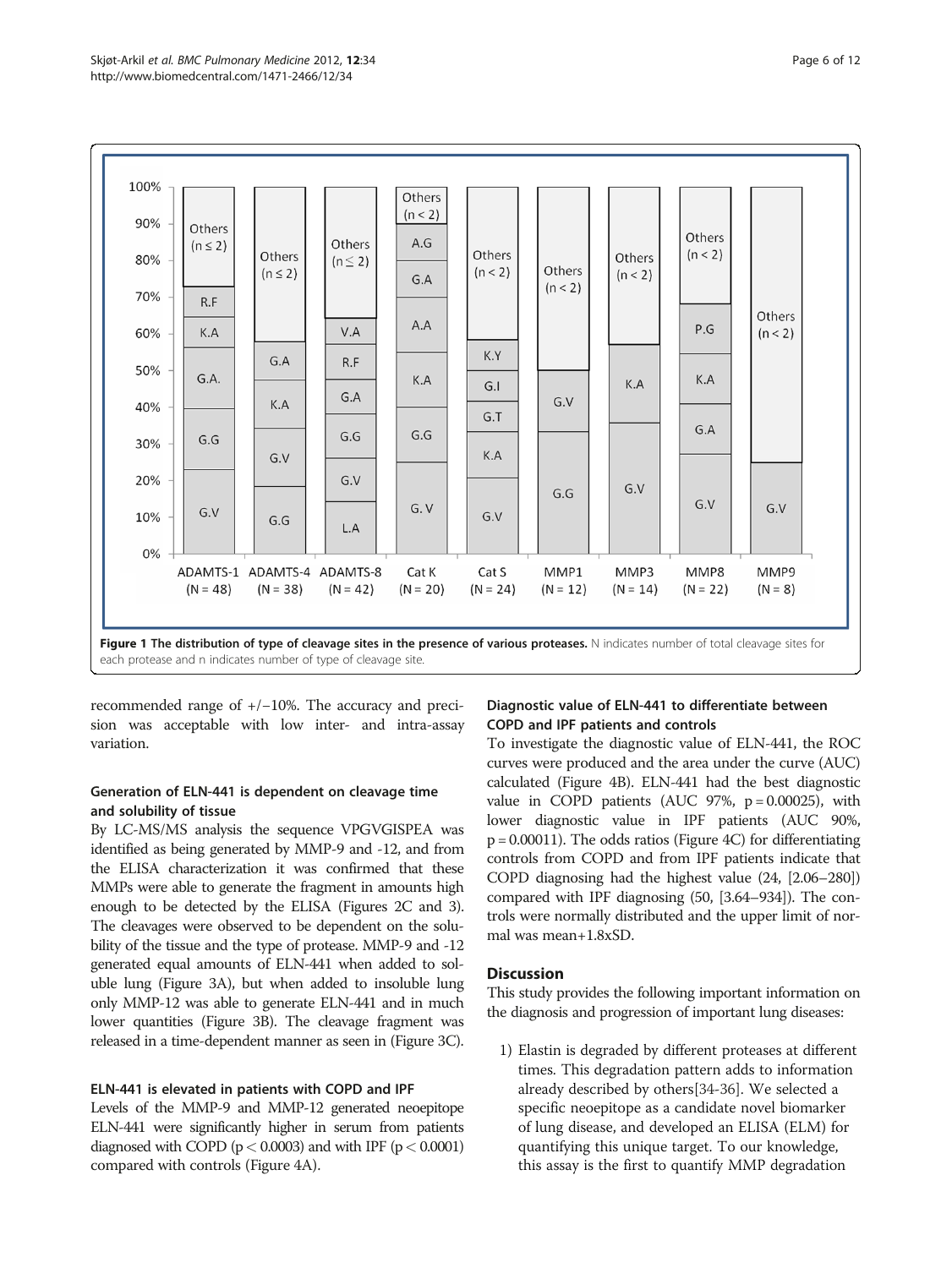| Amino acid no. | Identified peptides in elastin from aorta | MMP-9 cleaved (hours) |                |                           |          |                       | MMP-12 cleaved (hours) |                |          |          |    |             |
|----------------|-------------------------------------------|-----------------------|----------------|---------------------------|----------|-----------------------|------------------------|----------------|----------|----------|----|-------------|
|                |                                           | 0                     | $\overline{2}$ | 24                        | 48       | 72                    | $\geq$ 169             | $\overline{2}$ | 24       | 48       | 72 | $\geq$ 169  |
| 041-051        | VFYPGAGLGAL                               |                       |                |                           |          | $\times$              | X                      |                |          |          |    |             |
| 041-057        | VFYPGAGLGALGGGALG                         |                       | $\times$       | $\times$                  | X        | $\times$              | X                      |                |          |          |    |             |
| 041-059        | VFYPGAGLGALGGGALGPG                       |                       | $\times$       | $\times$                  | X        |                       |                        |                |          |          |    |             |
| 085-102        | VTFPGALVPGGVADAAAA                        |                       |                |                           |          |                       |                        |                |          | $\times$ | X  |             |
| 141-159        | VPGVGLPGVYPGGVLPGAR                       | $\times$              | $\times$       | $\times$                  | X        | $\times$              | $\times$               | X              | $\times$ | $\times$ | X  | $\times$    |
| 158-164        | <b>ARFPGVG</b>                            |                       | $\times$       |                           |          |                       |                        |                |          |          |    |             |
| 229-241        | GYGPGGVAGAAGK                             |                       |                |                           |          |                       |                        |                |          | X        | X  | $\times$    |
| 230-241        | YGPGGVAGAAGK                              |                       | $\times$       | $\times$                  | X        | $\times$              |                        | X              | X        |          | X  |             |
| 280-293        | <b>AGVPGVPGAIPGIG</b>                     |                       |                | $\times$                  | $\times$ |                       |                        | X              | X        | X        | X  | X           |
| 281-294        | <b>GVPGVPGAIPGIGG</b>                     |                       |                |                           |          |                       | $\boldsymbol{\times}$  | X              | X        | X        | X  | $\mathsf X$ |
| 302-312        | AAAAAAAAAAK                               |                       |                |                           |          |                       |                        | X              |          |          |    |             |
| 327-339        | PGFGPGWGVPGA                              |                       | $\times$       | X                         |          |                       |                        | X              | X        |          |    |             |
| 384-408        | GARPGVGVGGIPTYGVGAGGFPGFG                 |                       | $\times$       | $\times$                  | X        | $\boldsymbol{\times}$ |                        |                | X        |          |    |             |
| 385-392        | ARPGVGVG                                  | X                     | $\times$       | $\boldsymbol{\mathsf{X}}$ |          |                       |                        |                |          |          |    |             |

<span id="page-6-0"></span>Table 2 Examples of cleavage kinetics of MMP-9 and -12 generated peptides identified by MS in elastin from human aorta

of elastin, in both in vitro generated material and in human fluids. This tool may provide value for other researchers and for the characterization of patients.

- 2) The ELN-441 neoepitope was generated by MMP-9 and -12 in a time dependent manner for soluble elastin, while in the case of insoluble elastin, only MMP-12 was able to generate the fragment.
- 3) The selected neoepitope of elastin was based on our MS analysis cleavage pattern by MMP-12, which is the protease known to be highly expressed in macrophages during lung inflammation.
- 4) By preliminary analysis in a limited number of patients, the ELM degradation marker exhibited highly specific diagnostic power, in particular for COPD with an AUC over 97%, and IPF with an AUC over 90%.

This study showed that elastin was degradable by MMPs, cathepsins as well as aggrecanases. The bulk of the identified peptides from in vitro cleaved soluble elastin was however generated by aggrecanases. This is an important observation as a recent publication highlighted the aggrecanases as important molecules in lung diseases [[37](#page-10-0)], and the fact that different proteases have different molecular characteristics [[38](#page-10-0)]. It is well appreciated in cartilage pathologies that aggrecanase and MMP mediated cartilage destruction provide different molecular information [[49](#page-11-0)]. Due to the sensitivity of the MS–technology, we identified elastin in the non-proteolytical fraction that was degraded in vitro. Whether this may indicate hot-spots for protein degradation, instability or artifacts during the purification procedure remains to be investigated. Interestingly, different numbers and fragments of identified peptides were obtained in the three different MS-laboratories. This may reflect different equipment and emphasizes the fragility of the current approach, and the necessity for crossvalidation by multiple runs of the identified fragments in different cleavages by different equipments.

Although elastin fragments generated by aggrecanases and cathepsins were identified and may serve as biomarker targets for other indications, our study focused on the activity of MMP-9 and -12 because these proteases are expressed in respiratory diseases [[15,16\]](#page-10-0). To some extent the two MMPs have a similar degradation profile, cleaving at many of the same sites, although some unique sites were also identified. Measuring the release of ELN-441 from elastin-rich tissues emphasized that only MMP-12, and not MMP-9, is able to degrade elastin from insoluble lung and

Table 3 Peptides cleaved at amino acid no. 441 identified by MS in elastin purified from human aorta cleaved in vitro by MMP-9 and -12

| Amino acid no. | Identified peptides in elastin from aorta | MMP-9 cleaved (hours) |    |    |    |      | MMP-12 cleaved (hours) |    |    |    |      |
|----------------|-------------------------------------------|-----------------------|----|----|----|------|------------------------|----|----|----|------|
|                |                                           |                       | 24 | 48 | 72 | >169 |                        | 24 | 48 | 72 | >169 |
| 423-441        | VGGVPGVGG <b>VPGVGISPEA</b>               |                       |    |    |    |      |                        |    |    |    |      |
| 425-441        | GVPGVGG <b>VPGVGISPEA</b>                 |                       |    |    |    |      |                        |    |    |    |      |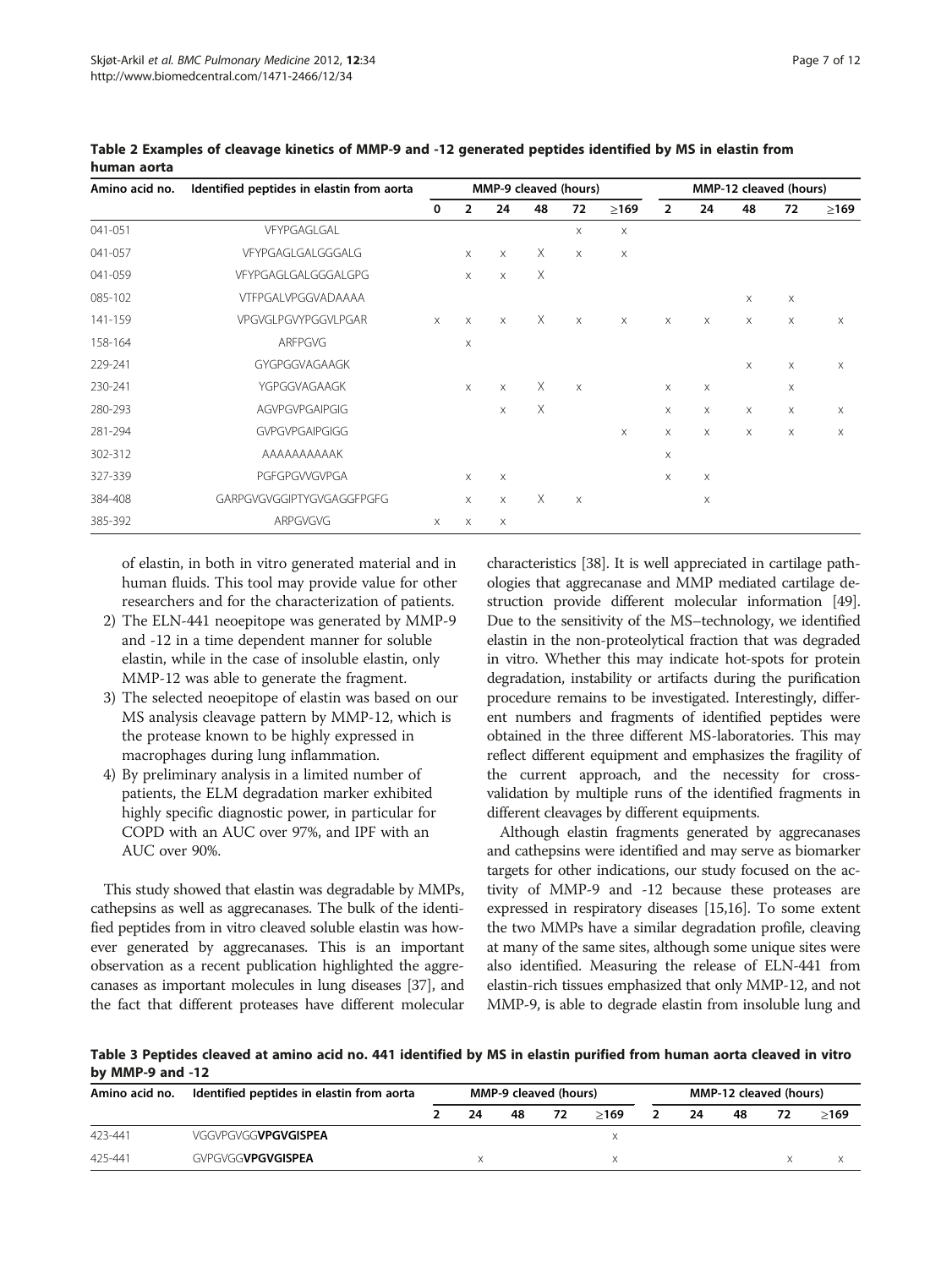| Amino acid no. | Identified peptide in vascular wall       | <b>MMP-9 cleaved (hours)</b> |    |     |     |  |  |  |  |
|----------------|-------------------------------------------|------------------------------|----|-----|-----|--|--|--|--|
|                |                                           | 24                           | 72 | 168 | 240 |  |  |  |  |
| 409-441        | VGVGGIPGVAGVPSVGGVPGVGG <b>VPGVGISPEA</b> |                              |    | Χ   |     |  |  |  |  |
| 417-441        | VAGVPSVGGVPGVGG <b>VPGVGISPEA</b>         |                              |    | X   |     |  |  |  |  |
| 422-441        | SVGGVPGVGG <b>VPGVGISPEA</b>              |                              |    |     |     |  |  |  |  |
| 423-441        | VGGVPGVGG <b>VPGVGISPEA</b>               |                              |    | Χ   |     |  |  |  |  |

<span id="page-7-0"></span>Table 4 Peptides cleaved at amino acid no. 441 identified by MS in MS in human vascular wall cleaved in vitro by MMP9

that MMP-12 is faster to degrade elastin from aorta than MMP-9.

Of the elastin cleavages, 73% involved alanine, valine and glycine, of which glycine was predominant. This was as expected, alanine, valine and glycine compose 3 out of the four main amino acids in elastin. The fourth amino acid is proline. Alanine, valine and glycine are the amino acids with the shortest molecular chain leading to the smallest steric hindrance and probably easy accessible. This might be the reason for the reduced cleavage at proline, since it contains a pyrrolidin ring. Half of the amino acids making up elastin are hydrophobic which matches the outcome that half of the amino acids involved in the cleavage of elastin are hydrophobic. Interestingly the majority of the cleavages of the hydrophobic amino acids took place at the NH2-group of the amino acid. The opposite was observed for the hydrophilic amino acids in which the COOH-group was the preferred cleavage site. Cleavage sites involving glycine specially glycine-valine and glycine-glycine are not protease specific since aggrecanases, cathepsins and MMPs recognize these sites. Aggrecanases differ from the other proteases by degrading elastin at different cleavage sites such as between leucine-alanine and argininephenylalanine. Aggrecanase generated neoepitopes may therefore have a different diagnostic profile than for example MMPs. The cleavage products are dependent on incubation time, amount of protease and the stability of the peptide, as observed by others [\[40\]](#page-10-0).

Elastin degradation has been investigated by several groups [\[14](#page-10-0)[,41-45\]](#page-11-0) conducting analyses of the cleavage pattern and of proteases involved as a consequence of inflammation and macrophage activity. When analyzing the MMP-12 degradation of tropoelastin Taddese et al. and Heinz et al. both identified the ELN-441 fragment [\[34,36](#page-10-0)]. Barroso et al. did not identify ELN-441, but observed that the amount of degradation peptides is highly related to the amount of protease [\[40\]](#page-10-0). Furthermore, it has been shown that elastin degradation fragments, in particular a MMP-12 generated repeated sequence fragment, acts as a chemoattractant for monocytes and fibroblasts in vitro [\[41,42](#page-11-0)] and that autoimmune response to elastin fragments has been identified [[46](#page-11-0)].

A battery of proteases, in particular MMPs, has been shown to be important mediators in lung disease. MMP and neutrophil elastase expression was investigated in patients with COPD and healthy controls using bronchoalveolar lavage fluid to analyse macrophage expression of the different MMPs [\[47\]](#page-11-0). It was found that MMP-9, MMP-8,

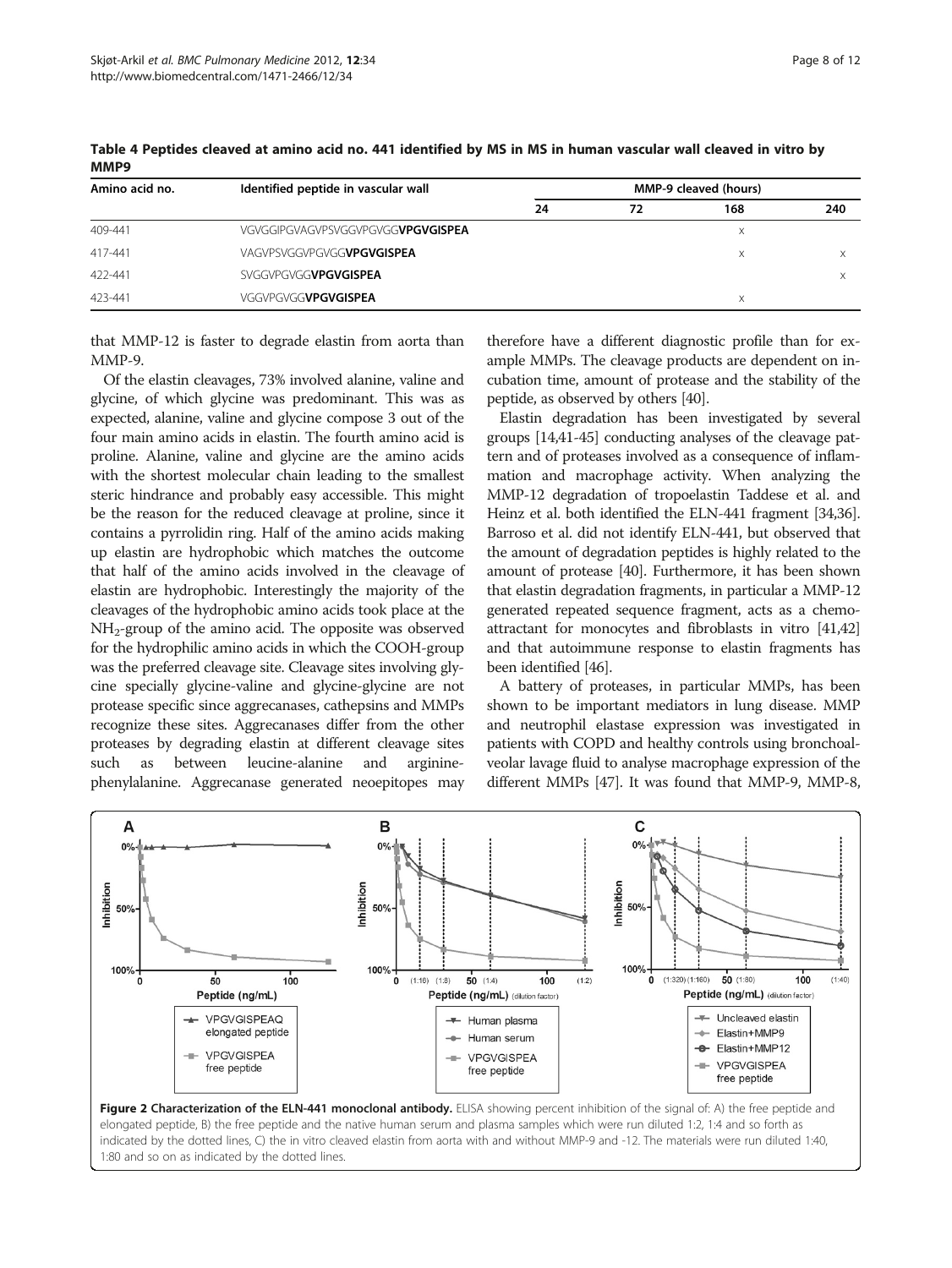<span id="page-8-0"></span>Table 5 Summary table of the technical validation of ELM

| <b>Technical validation step</b>   | <b>ELN-441</b>                   |
|------------------------------------|----------------------------------|
| Target                             | MMP degradation of human elastin |
| Detection range                    | 0,484-125 ng/mL                  |
| Dilution range of serum samples    | 1:2, 1:3 and 1:4 is recommended  |
| Dilution range of plasma samples   | 1:2, 1:3 and 1:4 is recommended  |
| Dilution recovery of human serum*  | 91%                              |
| Dilution recovery of human plasma* | 95%                              |
| Intra-assay variation**            | 9.44%                            |
| Inter-assay variation**            | 13.8%                            |
| Analyte stability***               | 103%                             |

\*Percentage dilution recovery was calculated as the mean of 5 human samples diluted 1:2 and 1:4. \*\*Inter- and intra-assay validation was calculated as the mean variation between 8 individual determinations of each human serum sample. \*\*\*The stability of the analyte (human serum) was calculated as the mean of three different serum samples were tested after freeze/thaw for one to 10 times.

and MMP-1 along with neutrophil elastase were significantly increased in COPD patients compared with healthy controls. Another group also showed that MMP-12 is necessary for macrophage recruitment in the lungs of smokeexposed mice since MMP-12 knockout mice failed to develop inflammation in response to cigarette smoke [[48](#page-11-0)]. Interestingly, a study investigated the ability of human and mouse monocyte-derived macrophages to degrade elastin ex vivo, concluded that MMP-12 may not be an elastolytic enzyme but is rather an inducer of an unknown pathway that activates elastin-degrading enzymes [\[49\]](#page-11-0). These data are in contrast to our in vitro data clearly showing that insoluble elastin may be degraded by MMP-12 but not MMP-9. The role of MMP-9 in cigarette smoke-induced COPD was investigated in study including MMP-9 overexpressing mice, MMP-9 knockout mice, and in patients that had undergone lung transplantation [\[50\]](#page-11-0). Data showed that MMP-9 expression was not correlated to severity of disease, albeit in the mouse models an integrated part of the disease. Our findings show that MMP-9 was not able

to generate the ELN-441 fragment from insoluble elastin, when assessed using the ELM assay.

In the present study we identified the ELN-441 biomarker as diagnostically sensitive for COPD and IPF, as compared to controls. This suggests that the hypothesis stating that lung destruction is driven by MMP-9 and MMP-12 is valid and can be quantified. The diagnostic power of ELN-441 was higher for COPD than IPF, which is in accordance with the recent research in the field of MMPs and elastin in COPD, and that the main pathologic problem in IPF might be pulmonary fibrosis and not elastin degradation. However, one complicating factor in the use of ELN-441 is that elastin expression is not restricted to the lung tissues, as arteries, skin and tendons have been shown to express this protein [[4](#page-10-0)]. Thus, several comorbidities may influence the systemic levels of ELN-441. Further investigations are needed to determine each tissue's contribution to the total pool of the ELN-441 neoepitope, and possibly other ELN epitopes.

One major limitation of the current clinical study of ELN-441 was the relatively small sample size and the limited clinical information obtained. Thus these preliminary findings need to be validated in larger clinical settings for the diagnostic utility, and also for prognostic potential.

Other researchers have investigated an array of biomarkers in induced sputum, exhaled air condensate, bronchial biopsy, bronchoalveolar lavage fluid, urine and peripheral blood that could be used as diagnostic and prognostic tools for lung diseases [[51](#page-11-0)]. There is, however, a relative lack of information about how these biomarkers relate to disease severity and to other disease measurements such as FEV1, how reproducible they are, and how they may be affected by therapies. Desmosine and isodesmosine have been extensively discussed as biomarkers of elastin turnover since they are unique to human elastin. ELISA measurements of desmosine and isodesmosine in serum have, however, been shown to be incapable of discriminating between normal and COPD subjects [\[14\]](#page-10-0). Others have investigated

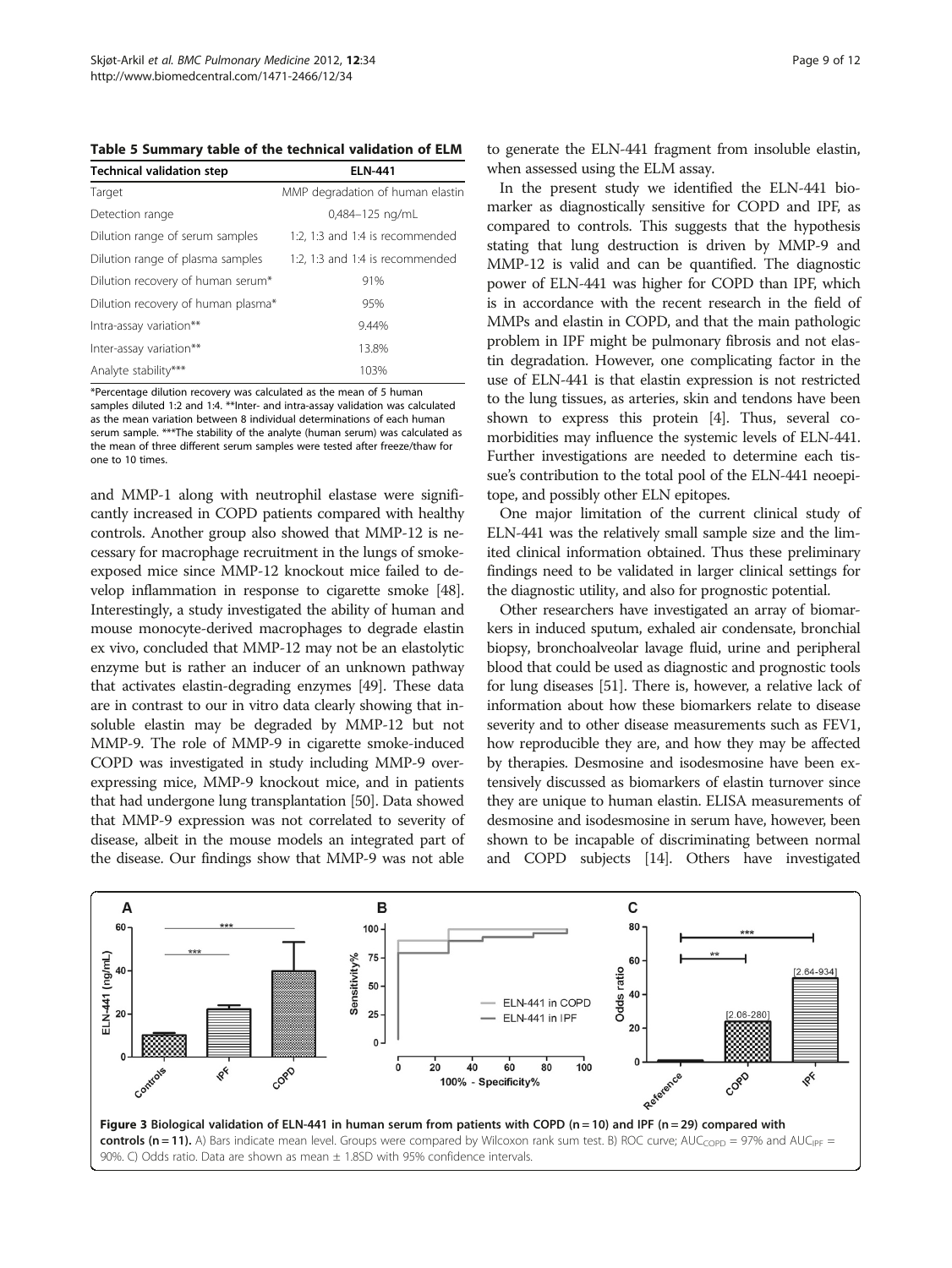<span id="page-9-0"></span>

serological biomarkers of the elastin-derived peptides (EDPs), which have been found elevated in plasma of patients with COPD, but it is unclear whether these peptides reflect elastin turnover in the lung or in other compartments of the body such as the arteries [\[5,10](#page-10-0)]. Nevertheless, a correlation between EDPs and lung damage on computed tomographic scans has been shown [[9\]](#page-10-0). EDPs are detected with use of polyclonal antibodies making the method less sensitive than assays using monoclonal antibodies. Several other serological biomarkers have been investigated such as; fibrinogen, C-reactive protein, Trolox equivalent antioxidant capacity, CXCR2, TGF-beta, TNF-α [[51](#page-11-0)] and Clara cell secretory protein-16 [\[52\]](#page-11-0). Of these, only C-reactive protein and TNF-α showed a relationship with FEV1-based disease staging criteria of COPD in a metaanalysis by Franciosi et al. [\[53](#page-11-0)]. However the separation was small, demonstrating poor sensitivity and diagnostic potential. Ultimately, a panel of biomarkers may be needed to characterize different aspects of lung disease in patients, and for prognosis, diagnosis and assessment of efficacy of intervention.

The neoepitope technology, measuring of specific protein degradation fragments, allows for assessment of specific proteolytic activity in given tissues, provided that the sequence is unique for one or fewer proteases. The present assay quantifies the peptide in elastin which is cleaved at the 441 position, and not the elongated peptide containing an extra amino acid at the cleavage site, nor intact elastin. Thus, this assay allows for quantification of one specific sub-pool of the elastin molecule—namely the soluble, degraded one. The sequence was MMP specific, whereas other fragments identified seems to be specific for aggrecanases and cathepsins. Other assays will have to be developed to allow the quantification of these epitopes, providing different biological or pathological information.

In conclusion, a robust assay has been developed using a specific monoclonal antibody for detection of ELN-441, a MMP-9 and -12 generated fragment of elastin. It was demonstrated that this fragment was significantly elevated in COPD and IPF patients and has high diagnostic potential. Further, larger, clinical studies are needed to confirm the diagnostic value and also to evaluate the prognostic potential in lung disease, and the potential utility of this neoepitope in other diseases in which elastin degradation may be a pivotal pathological feature.

#### Abbreviations

ADAMTS: A disintegrin and metalloproteinase with thrombospondin motifs; AUC: Area under the curve; CL: Cutis laxa; COPD: Chronic obstructive pulmonary disease; CXCR2: Interleukin 8 receptor beta; EDP: Elastin derived peptides; ELISA: Enzyme-linked immunosorbent assay; ELM: Elastin cleaved by matrix metalloproteinase; ELN: Human elastin; FEV1: Forced expiratory volume in 1 second; HRP: Horse radish peroxidase; IPF: Idiopatic pulmonary fibrosis; LC-MS: Liquid chromatography mass spectrometry; MMP: Matrix metalloproteinase; MS: Mass spectrometry; QC: Quality control; ROC: Receiver operating characteristic; SD: Standard diviation; SVAS: Supravascular aortic stenosis; TGF-beta: Transforming growth factor beta; TNF-alpha: Tumour necrosis factor alpha; TMB: Tetramethylbenzinidine; WBS: William-Beuren syndrome.

#### Competing interests

Morten Karsdal holds stock in Nordic Bioscience. Lloyd Klickstein holds equity in Novartis AG. Other authors have no competing interests.

#### Authors' contribution

HSA, MRL and AN did the peptide identification and selection. HSA, REC, QHTN, YW and QZ were involved in the assay development of the new marker, while FJM, CMH, MH and LBK provided the clinical samples. HSA, DJL and MAK contributed in the process of idea to product and also in writing the article.

#### Acknowledgements

We gratefully acknowledge the funding from the Danish Research Foundation (Den Danske Forskningsfond) supporting this work. The authors would like to acknowledge "The Lung Tissue Research Consortium" (LTRC) and "The National Heart, Lung and Blood Institute" (NHLBI) for kindly providing the COPD and IPF lung samples.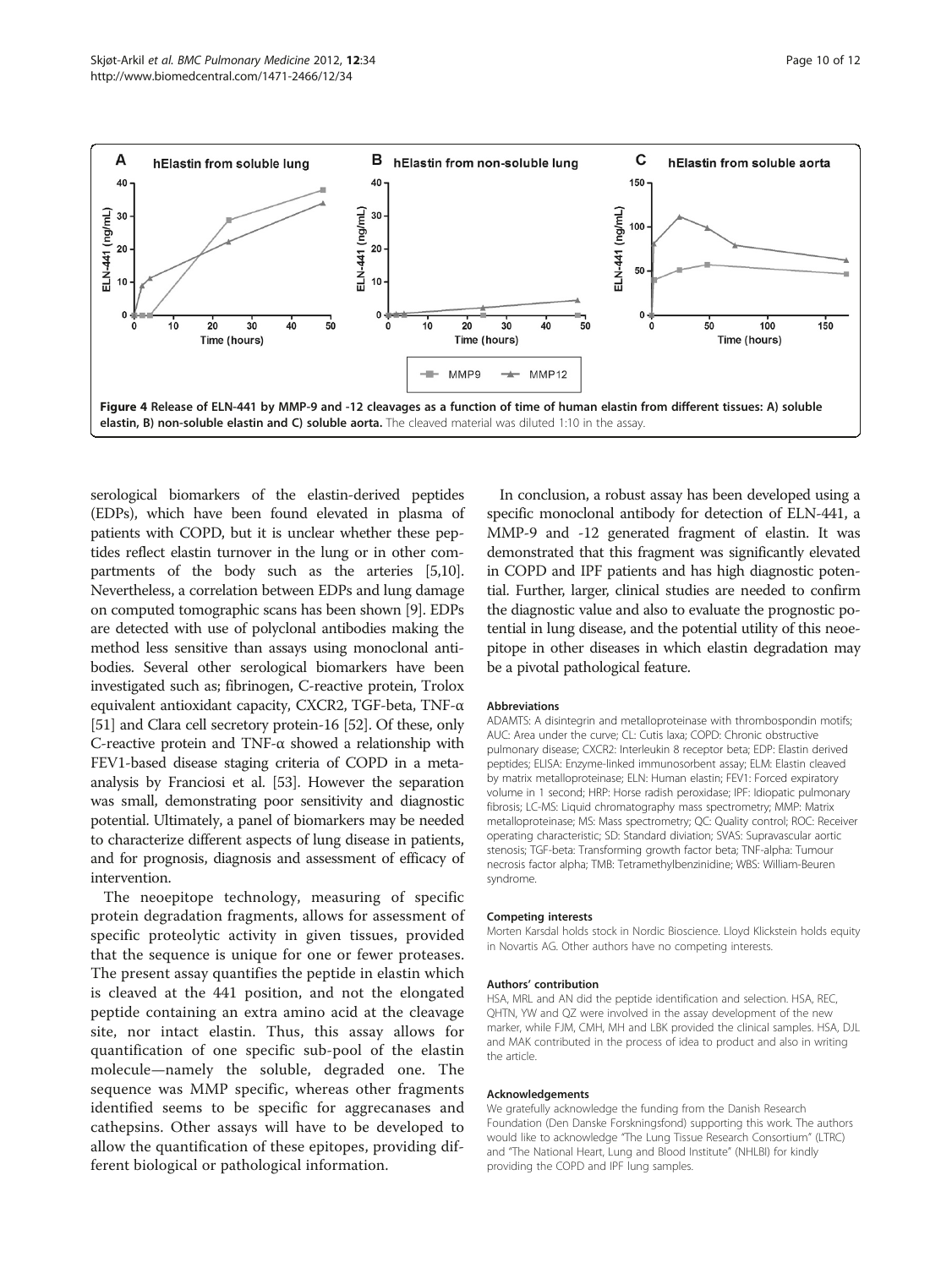#### <span id="page-10-0"></span>Author details

<sup>1</sup>Nordic Bioscience A/S, Herlev Hovedgade 207, DK-2730 Herlev, Denmark. <sup>2</sup>Nordic Bioscience Beijing, Beijing, China. <sup>3</sup>Institute of Clinical Research, Odense University Hospital, Odense, Denmark. <sup>4</sup>Division of Pulmonary and Critical Care Medicine and Department of Pathology, University of Michigan, Ann Arbor, MI, USA. <sup>5</sup>Novartis Institutes for Biomedical Research, Cambridge, MA, USA. <sup>6</sup>Department of Biochemistry and Molecular Biology, University of Southern Denmark, Odense, Denmark.

#### Received: 3 January 2012 Accepted: 3 July 2012 Published: 20 July 2012

#### References

- 1. Jakob A, Unger S, Arnold R, Grohmann J, Kraus C, Schlensak C, et al: A family with a new elastin gene mutation: broad clinical spectrum, including sudden cardiac death. Cardiol Young 2011, 21:62–65.
- 2. Milewicz DM, Urban Z, Boyd C: Genetic disorders of the elastic fiber system. Matrix Biol 2000, 19:471–480.
- 3. Kielty CM: Elastic fibres in health and disease. Expert Rev Mol Med 2006, 8:1–23.
- 4. Kielty CM, Sherratt MJ, Shuttleworth CA: Elastic fibres. J Cell Sci 2002, 115:2817–2828.
- Petersen E, Gineitis A, Wagberg F, Angquist KA: Serum levels of elastinderived peptides in patients with ruptured and asymptomatic abdominal aortic aneurysms. Eur J Vasc Endovasc Surg 2001, 22:48-52.
- 6. Ashworth JL, Murphy G, Rock MJ, Sherratt MJ, Shapiro SD, Shuttleworth CA, et al: Fibrillin degradation by matrix metalloproteinases: implications for connective tissue remodelling. Biochem J 1999, 340(Pt 1):171–181.
- 7. Kielty CM, Woolley DE, Whittaker SP, Shuttleworth CA: Catabolism of intact fibrillin microfibrils by neutrophil elastase, chymotrypsin and trypsin. FEBS Lett 1994, 351:85–89.
- 8. Jacob MP, Wei SM, Ghuysen-Itard A, Fulop T, Robert L: Elastin and arteriosclerosis: determination and characterization of elastin peptides in blood. C R Seances Soc Biol Fil 1992, 186:342–348.
- Dillon TJ, Walsh RL, Scicchitano R, Eckert B, Cleary EG, McLennan G: Plasma elastin-derived peptide levels in normal adults, children, and emphysematous subjects. Physiologic and computed tomographic scan correlates. Am Rev Respir Dis 1992, 146:1143–1148.
- 10. Schriver EE, Davidson JM, Sutcliffe MC, Swindell BB, Bernard GR: Comparison of elastin peptide concentrations in body fluids from healthy volunteers, smokers, and patients with chronic obstructive pulmonary disease. Am Rev Respir Dis 1992, 145:762–766.
- 11. Wendel DP, Taylor DG, Albertine KH, Keating MT, Li DY: Impaired distal airway development in mice lacking elastin. Am J Respir Cell Mol Biol 2000, 23:320–326.
- 12. Desai B, Mattson J, Paintal H, Nathan M, Shen F, Beaumont M, et al: Differential expression of monocyte/macrophage- selective markers in human idiopathic pulmonary fibrosis. Exp Lung Res 2011, 37:227–238.
- 13. Selman M, King TE, Pardo A: Idiopathic pulmonary fibrosis: prevailing and evolving hypotheses about its pathogenesis and implications for therapy. Ann Intern Med 2001, 134:136–151.
- 14. Luisetti M, Ma S, Iadarola P, Stone PJ, Viglio S, Casado B, et al: Desmosine as a biomarker of elastin degradation in COPD: current status and future directions. Eur Respir J 2008, 32:1146–1157.
- 15. Marciniak SJ, Lomas DA: What can naturally occurring mutations tell us about the pathogenesis of COPD? Thorax 2009, 64:359–364.
- 16. Joos L, He JQ, Shepherdson MB, Connett JE, Anthonisen NR, Pare PD, et al: The role of matrix metalloproteinase polymorphisms in the rate of decline in lung function. Hum Mol Genet 2002, 11:569–576.
- 17. Luisetti M, Stolk J, Iadarola P: Desmosine, a biomarker for COPD: old and in the way. Eur Respir J 2012, 39:797–798.
- 18. Huang JT, Chaudhuri R, Albarbarawi O, Barton A, Grierson C, Rauchhaus P, et al: Clinical validity of plasma and urinary desmosine as biomarkers for chronic obstructive pulmonary disease. Thorax 2012, 67:502–508.
- 19. Karsdal MA, Henriksen K, Leeming DJ, Mitchell P, Duffin K, Barascuk N, et al: Biochemical markers and the FDA Critical Path: how biomarkers may contribute to the understanding of pathophysiology and provide unique and necessary tools for drug development. Biomarkers 2009, 14:181–202.
- 20. Karsdal MA, Henriksen K, Leeming DJ, Woodworth T, Vassiliadis E, Bay-Jensen AC: Novel combinations of Post-Translational Modification (PTM)

neo-epitopes provide tissue-specific biochemical markers–are they the cause or the consequence of the disease? Clin Biochem 2010, 43:793–804.

- 21. Karsdal MA, Delvin E, Christiansen C: Protein fingerprints-relying on and understanding the information of serological protein measurements. Clin Biochem 2011, 44:1278–1279.
- 22. Veidal SS, Vassiliadis E, Barascuk N, Zhang C, Segovia-Silvestre T, Klickstein L, et al: Matrix metalloproteinase-9-mediated type III collagen degradation as a novel serological biochemical marker for liver fibrogenesis. Liver Int 2010, 30:1293–1304.
- 23. Barascuk N, Veidal SS, Larsen L, Larsen DV, Larsen MR, Wang J, et al: A novel assay for extracellular matrix remodeling associated with liver fibrosis: an enzyme-linked immunosorbent assay (ELISA) for a MMP-9 proteolytically revealed neo-epitope of type III collagen. Clin Biochem 2010, 43:899–904.
- 24. Bay-Jensen AC, Liu Q, Byrjalsen I, Li Y, Wang J, Pedersen C, et al: Enzymelinked immunosorbent assay (ELISAs) for metalloproteinase derived type II collagen neoepitope, CIIM-Increased serum CIIM in subjects with severe radiographic osteoarthritis. Clin Biochem 2011, 44:423-429
- 25. Zhen EY, Brittain IJ, Laska DA, Mitchell PG, Sumer EU, Karsdal MA, et al: Characterization of metalloprotease cleavage products of human articular cartilage. Arthritis Rheum 2008, 58:2420–2431.
- 26. Skjot-Arkil H, Barascuk N, Register T, Karsdal MA: Macrophage-mediated proteolytic remodeling of the extracellular matrix in atherosclerosis results in neoepitopes: a potential new class of biochemical markers. Assay Drug Dev Technol 2010, 8:542–552.
- 27. Starcher BC, Galione MJ: Purification and comparison of elastins from different animal species. Anal Biochem 1976, 74:441–447.
- 28. Partridge SM, Davis HF, Dair GS: The chemistry of connective tissues. 2. Soluble proteins derived from partial hydrolysis of elastin. Biochem J 1955, 61:11–21.
- 29. Thingholm TE, Larsen MR: The use of titanium dioxide micro-columns to selectively isolate phosphopeptides from proteolytic digests. Methods Mol Biol 2009, 527:57–66. xi.
- 30. Combet C, Blanchet C, Geourjon C, Deleage G: NPS@: network protein sequence analysis. Trends Biochem Sci 2000, 25:147-150.
- 31. Gefter ML, Margulies DH, Scharff MD: A simple method for polyethylene glycol-promoted hybridization of mouse myeloma cells. Somat Cell Genet 1977, 3:231–236.
- 32. Warming L, Hassager C, Christiansen C: Changes in bone mineral density with age in men and women: a longitudinal study. Osteoporos Int 2002, 13:105–112.
- 33. Mouritzen U, Christgau S, Lehmann HJ, Tanko LB, Christiansen C: Cartilage turnover assessed with a newly developed assay measuring collagen type II degradation products: influence of age, sex, menopause, hormone replacement therapy, and body mass index. Ann Rheum Dis 2003, 62:332–336.
- 34. Taddese S, Weiss AS, Jahreis G, Neubert RH, Schmelzer CE: In vitro degradation of human tropoelastin by MMP-12 and the generation of matrikines from domain 24. Matrix Biol 2009, 28:84–91.
- 35. Taddese S, Weiss AS, Neubert RH, Schmelzer CE: Mapping of macrophage elastase cleavage sites in insoluble human skin elastin. Matrix Biol 2008, 27:420–428.
- 36. Heinz A, Jung MC, Duca L, Sippl W, Taddese S, Ihling C, et al: Degradation of tropoelastin by matrix metalloproteinases–cleavage site specificities and release of matrikines. FEBS J 2010, 277:1939-1956.
- 37. Paulissen G, Rocks N, Gueders MM, Crahay C, Quesada-Calvo F, Bekaert S, et al: Role of ADAM and ADAMTS metalloproteinases in airway diseases. Respir Res 2009, 10:127.
- 38. Madsen SH, Sumer EU, Bay-Jensen AC, Sondergaard BC, Qvist P, Karsdal MA: Aggrecanase- and matrix metalloproteinase-mediated aggrecan degradation is associated with different molecular characteristics of aggrecan and separated in time ex vivo. Biomarkers 2010, 15:266–276.
- 39. Karsdal MA, Madsen SH, Sumer EU, Wulf H, Christiansen C, Sondergaard BC: Induction of increased cAMP levels in articular chondrocytes bloks matrix metalloproteinase-mediated cartilage degradation, but not aggrecanases-mediated cartilage degradation. Arthritis Rheum 2007, 56:1549–1558.
- 40. Barroso B, Abello N, Bischoff R: Study of human lung elastin degradation by different elastases using high-performance liquid chromatography/ mass spectrometry. Anal Biochem 2006, 358:216–224.